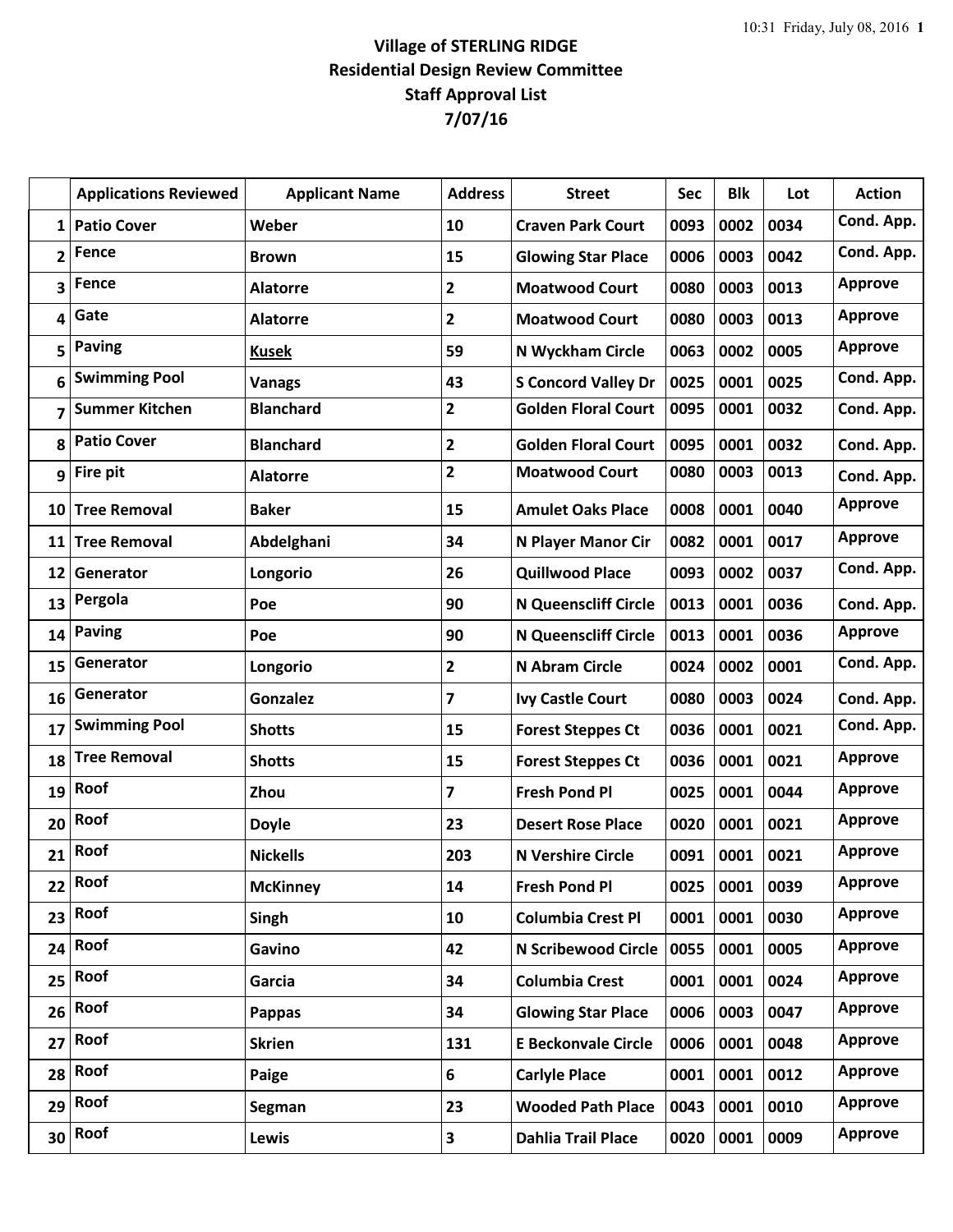## **Village of STERLING RIDGE Residential Design Review Committee Staff Approval List 7/07/16**

| 31 | Roof                  | LaMothe           | 94           | <b>N</b> Garnet Bend      | 0008 | 0001 | 0013 | <b>Approve</b> |
|----|-----------------------|-------------------|--------------|---------------------------|------|------|------|----------------|
| 32 | Roof                  | <b>Marquez</b>    | 75           | <b>W Shale Creek Cir</b>  | 0020 | 0001 | 0041 | <b>Approve</b> |
| 33 | Roof                  | <b>Cheek</b>      | 67           | <b>S Seasons Trace</b>    | 0019 | 0001 | 0017 | <b>Approve</b> |
| 34 | Roof                  | <b>McGaughrin</b> | 71           | <b>S</b> Garnet Bend      | 0008 | 0002 | 0006 | <b>Approve</b> |
| 35 | Roof                  | <b>Jackson</b>    | 98           | <b>S Wyckham Circle</b>   | 0063 | 0001 | 0002 | <b>Approve</b> |
| 36 | Roof                  | Clay              | 165          | <b>Bantam Woods</b>       | 0006 | 0003 | 0037 | <b>Approve</b> |
| 37 | Roof                  | <b>Stilwell</b>   | 158          | <b>Cezanne Woods Pl</b>   | 0021 | 0001 | 0010 | <b>Approve</b> |
| 38 | <b>Trampoline</b>     | Longorio          | 26           | <b>Quillwood Place</b>    | 0093 | 0002 | 0037 | Cond. App.     |
| 39 | <b>Play Structure</b> | Longorio          | 26           | <b>Quillwood Place</b>    | 0093 | 0002 | 0037 | Cond. App.     |
| 40 | Patio                 | Longorio          | 26           | <b>Quillwood Place</b>    | 0093 | 0002 | 0037 | Cond. App.     |
| 41 | <b>Play Structure</b> | <b>Jenkins</b>    | 55           | <b>N Seasons Trace</b>    | 0019 | 0001 | 0014 | Cond. App.     |
| 42 | <b>Garage Door</b>    | <b>Bowser</b>     | 10           | <b>Glowing Star Place</b> | 0006 | 0003 | 0053 | <b>Approve</b> |
| 43 | <b>Paving</b>         | <b>Stanberry</b>  | 142          | <b>S Bantam Woods</b>     | 0006 | 0001 | 0058 | <b>Approve</b> |
| 44 | Generator             | Orazon            | 11           | <b>Sheephorn Court</b>    | 0091 | 0001 | 0006 | Cond. App.     |
| 45 | <b>Swimming Pool</b>  | Johnson           | 71           | <b>Frontera Circle</b>    | 0061 | 0002 | 0007 | Cond. App.     |
| 46 | <b>Room Addition</b>  | <b>Troshko</b>    | 86           | <b>S Chantsong Circle</b> | 0005 | 0001 | 0020 | Cond. App.     |
| 47 | <b>Swimming Pool</b>  | <b>Troshko</b>    | 86           | <b>S Chantsong Circle</b> | 0005 | 0001 | 0020 | Cond. App.     |
| 48 | <b>Tree Removal</b>   | Latino            | 118          | N Queenscliff Cir         | 0013 | 0001 | 0029 | Cond. App.     |
| 49 | <b>Flag Pole</b>      | <b>Kresowski</b>  | 150          | <b>Hearthshire Circle</b> | 0099 | 0001 | 0037 | Cond. App.     |
| 50 | <b>Gas Light</b>      | <b>Alatorre</b>   | $\mathbf{2}$ | <b>Moatwood Court</b>     | 0080 | 0003 | 0013 | Cond. App.     |
| 51 | <b>Flag Pole</b>      | <b>Alatorre</b>   | 2            | <b>Moatwood Court</b>     | 0080 | 0003 | 0013 | Cond. App.     |
| 52 | Grotto                | <b>Alonso</b>     | 58           | <b>Oriel Oaks Court</b>   | 0062 | 0001 | 0022 | Cond. App.     |
| 53 | Generator             | Largas            | 14           | <b>Delphinium Pl</b>      | 0029 | 0002 | 0062 | Cond. App.     |
| 54 | Patio                 | <b>Merino</b>     | 6            | <b>Bonwick Drive</b>      | 0068 | 0001 | 0026 | <b>Approve</b> |
| 55 | Roof                  | <b>Magana</b>     | 27           | <b>S Concod Valley Pl</b> | 0025 | 0001 | 0023 | <b>Approve</b> |
| 56 | Roof                  | Uleaa             | 18           | <b>Millwright Place</b>   | 0005 | 0001 | 0007 | <b>Approve</b> |
| 57 | Roof                  | Chapman           | 14           | <b>Coughton Court</b>     | 0054 | 0001 | 0015 | <b>Approve</b> |
| 58 | Pergola               | <b>Bowman</b>     | 23           | <b>Cordella Place</b>     | 0049 | 0001 | 0030 | Cond. App.     |
|    | $59$ Fire pit         | <b>Bowman</b>     | 23           | <b>Cordella Place</b>     | 0049 | 0001 | 0030 | Cond. App.     |
| 60 | Patio                 | <b>Bowman</b>     | 23           | <b>Cordella Place</b>     | 0049 | 0001 | 0030 | <b>Approve</b> |
| 61 | <b>Summer Kitchen</b> | <b>Bowman</b>     | 23           | <b>Cordella Place</b>     | 0049 | 0001 | 0030 | Cond. App.     |